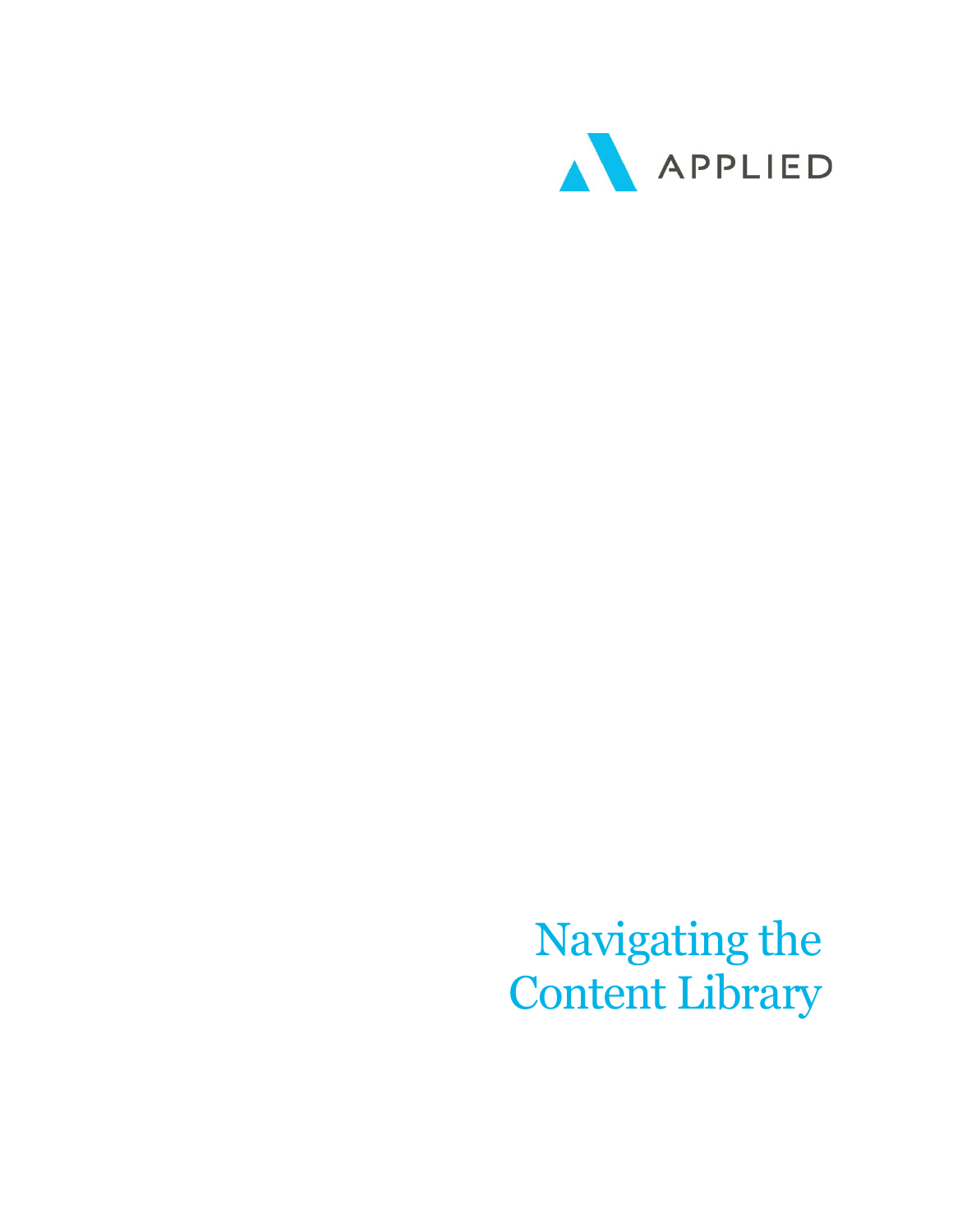# Navigating the Content Library

Applied Marketing Automation is first and foremost a content library platform that enables you to deliver the right information to the right audience at the right time.

You and your team will have access to this library with over 1,000 pieces of timely and compliant industry-specific content for both internal uses and for your Benefits and/or P&C clients that you can deliver in multiple ways.

Today we will go over the navigation and some key features of the Content Library.

The first thing you see when you enter into Applied Marketing Automation is the Dashboard on the Homepage. This section is divided into two areas - curated content from the content library and the search navigation pane. We will begin with the Curated Content carousels

In the middle of your screen are the three major sections of the Content Library displaying curated content:

- **What's New**
	- $\circ$  Shows the last 12 items that were uploaded to the Content Library.
	- $\circ$  On the bottom of the thumbnails, you will see the Content Type, Publish Date, Bookmark icon, and Send icon.
	- $\circ$  At the top of this section, you'll also see the words "View All" in light blue. You can use this to see Library Content in List View.
- **My Bookmarks**
	- $\circ$  Shows content that you have boomarked as indicated by the bookmark icon on the bottom right of the thumbnail.
	- $\circ$  This feature is user-specific. Each Applied Marketing Automation user will have their own content marked as their personal favorites.
- **Recently Viewed**
	- $\circ$  Shows up to 12 of the content pieces the user has recently viewed.
	- o This, like Bookmarks section, is also specific to the user.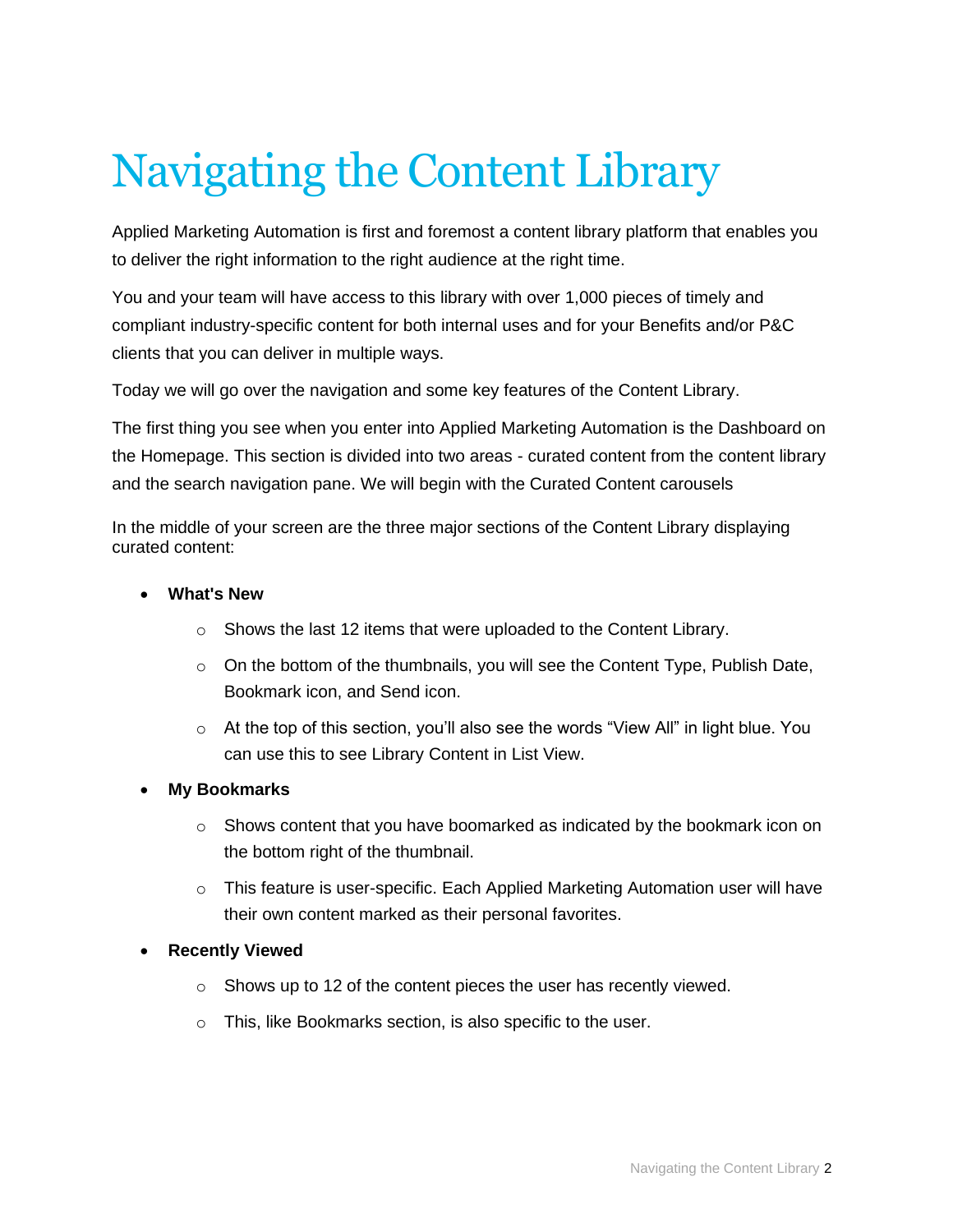

# **Search Navigation Pane and Toolbar**

On the top left you will see a full navigation bar with tabs labeled: Content Library, Contacts, Lists, Campaigns, Configuration. We are going to start by going into the Content Library tab.

### • **Content Library Tab**

The Content Library can be used to navigate to the three content curated sections as well as All Content within the Content Library.

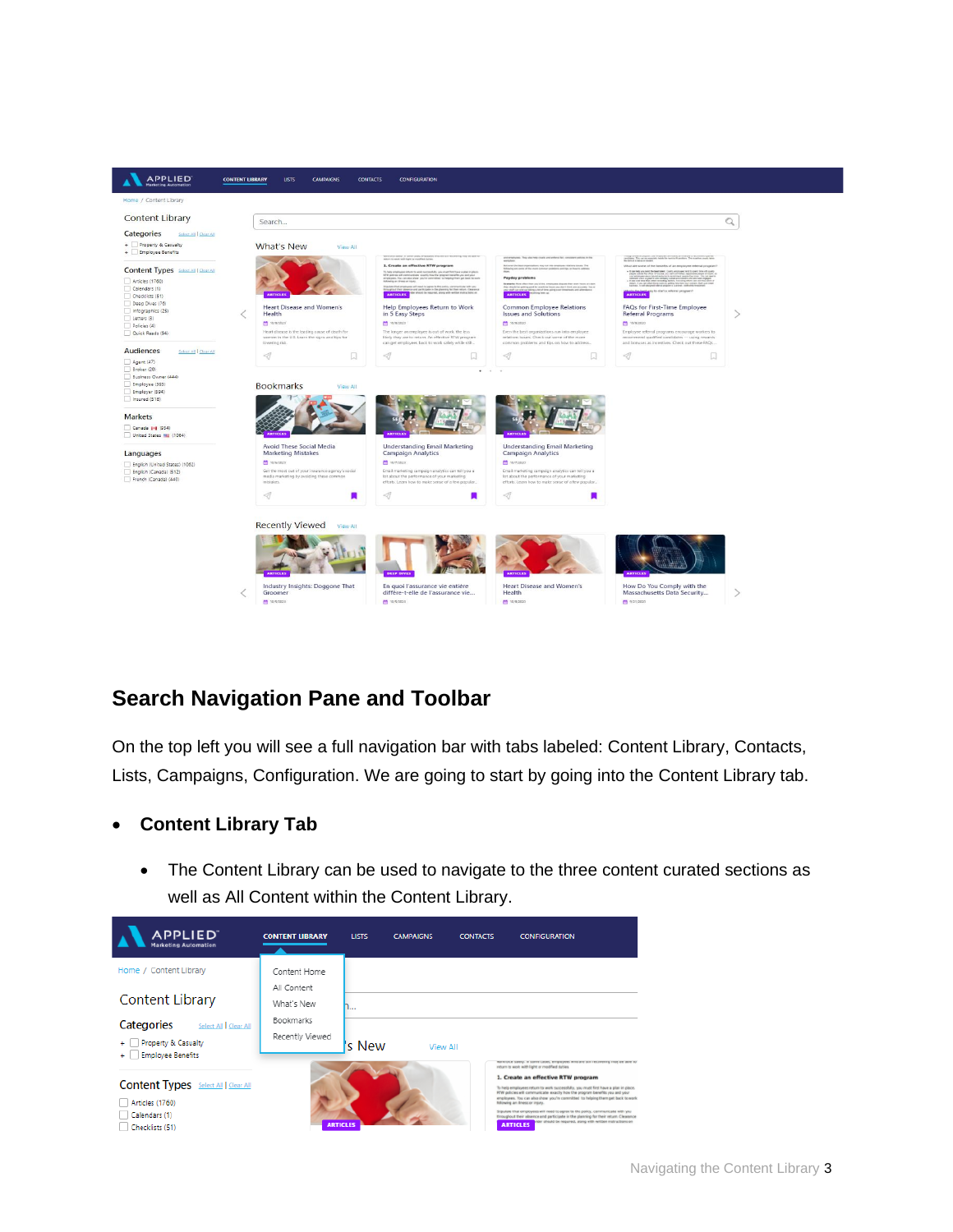## **Search Panel**

# Content Library

### Categories



- + Property & Casualty
- + Employee Benefits

# **Content Types** Select All | Clear All

- Articles (1760) Calendars (1) Checklists (51) Deep Dives (76)
- Infographics (25)
- Letters (3)
- $\Box$  Policies (4)
- Ouick Reads (94)

# **Audiences**

### Select All | Clear All

- Agent (47)
	- Broker (20) Business Owner (444)
- Employee (393)
- Employer (594)
- Insured (516)

# **Markets**

Canada I+I (954) United States [82] (1064)

## Languages

- English (United States) (1062)
- English (Canada) (512)
- French (Canada) (440)

Across the top of the page is a Search bar where you can search by key terms and phrases to find content. The left panel is where you can filter down your search to find specific articles. You'll see the following filter options:

• **Search** - The Search feature can be used to find specific titles or library content that may have a specific keyword or topic.

• **Categories** - Shows articles specific to the department you'd wish to search within (i.e., P&C and Benefits)

• **Library Content-Type** - Shows all of the types of content within the Content Library

o Checklist(s): includes sales funnel creation checklists, OSHA first aid, loss exposure checklists, etc.

o Infographics for employers

o Web Articles that contain industry-specific thought leadership, cross-sell, upsell, and legislative news

o Deep dives

• **Market** - The Market filter helps you find library content that is specific to your country or region.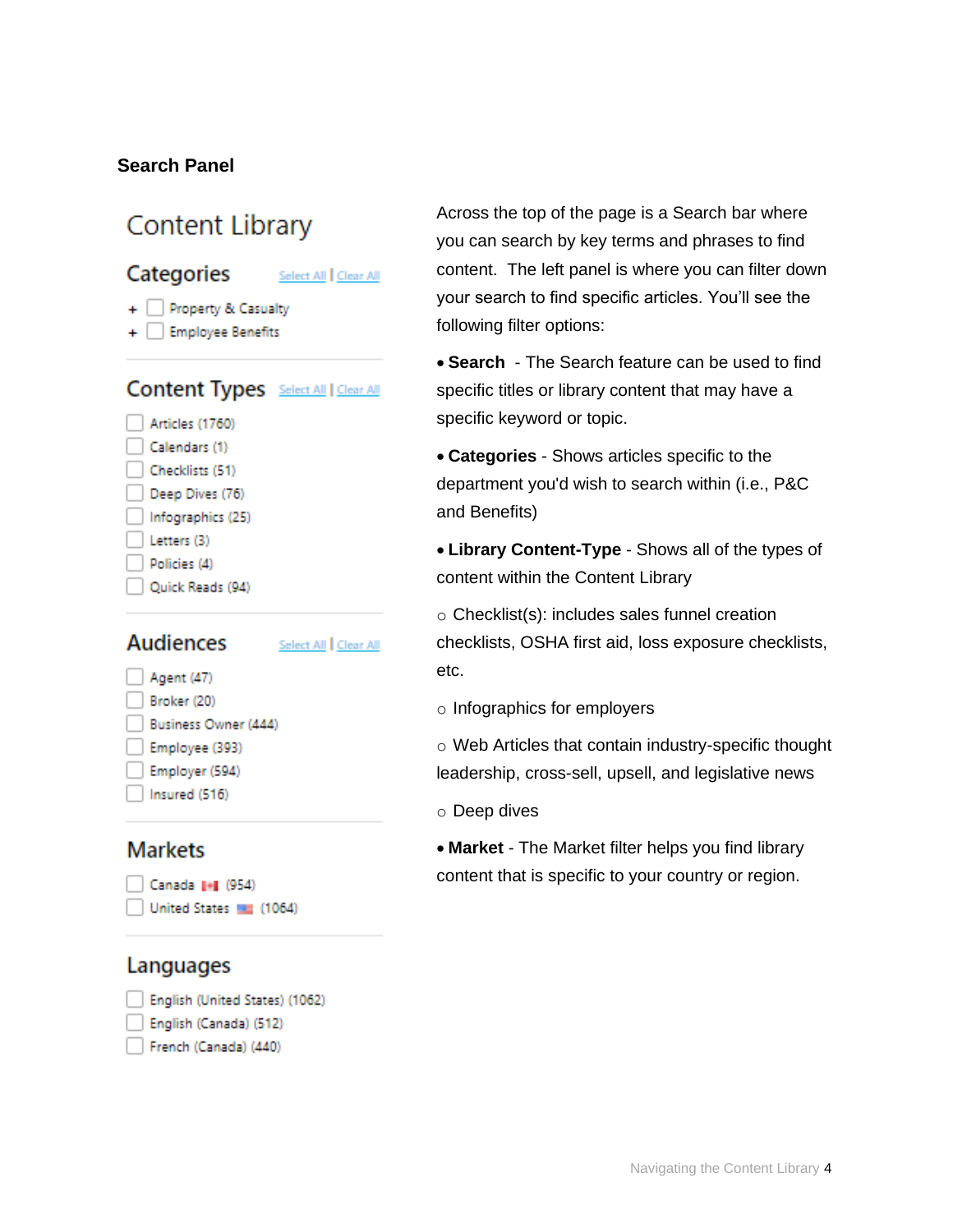# **Drilling Down – Bookmarks, Metadata, & Action Buttons**

Now, to dive into some of the key features when interacting with the Library Content - let's start with "Bookmarks"

- Before we choose a favorite, move to list view in "What's New" by clicking "View All"
- Click one of the bookmarks next to an article you have now bookmarked this article. When we go back to the home screen you will see this article under "What's New".

| <b>Content Library</b>                                                        | What's New (97)                                                                                                                                                                                                                                                                                                           |                                                    |                            |            |  |  |  |  |  |
|-------------------------------------------------------------------------------|---------------------------------------------------------------------------------------------------------------------------------------------------------------------------------------------------------------------------------------------------------------------------------------------------------------------------|----------------------------------------------------|----------------------------|------------|--|--|--|--|--|
| Categories<br>Select All   Clear All<br>+ Property & Casualty                 | Q<br>Search                                                                                                                                                                                                                                                                                                               |                                                    |                            |            |  |  |  |  |  |
| + Employee Benefits                                                           |                                                                                                                                                                                                                                                                                                                           |                                                    | Sort Order                 | View       |  |  |  |  |  |
| Content Types Select All   Clear All                                          |                                                                                                                                                                                                                                                                                                                           |                                                    | Newest to Oldest<br>$\sim$ | What's New |  |  |  |  |  |
| Articles (80)<br>Checklists (1)<br>Deep Dives (9)<br>Infographics (1)         | <b>Heart Disease and Women's Health</b><br>Heart disease is the leading cause of death for women in the U.S. Learn the signs and tips for lowering risk.                                                                                                                                                                  | <b>Articles</b><br>Undated 10/8/2020<br><b>New</b> | Preview Send               |            |  |  |  |  |  |
| Quick Reads (6)<br><b>Audiences</b><br>Select All   Clear All<br>Agent (9)    | Help Employees Return to Work in 5 Easy Steps<br>The longer an employee is out of work, the less likely they are to return. An effective RTW program can get employees back to work safely while still being mindful of your business goals.<br><b>CERTIFICATE</b>                                                        | Articles<br>Updated 10/8/2020<br><b>New</b>        | Preview Send               |            |  |  |  |  |  |
| Broker (2)<br>Business Owner (12)<br>Employee (27)<br>Employer (37)           | <b>Common Employee Relations Issues and Solutions</b><br>langua di spinore basilean la<br>Even the best organizations run into employee relations issues. Check out some of the more common problems and tips on how to address them.<br><b>Jeasternes</b><br>pronument.<br>Métaponius<br><b><i><u>SAODAGEORS</u></i></b> | Articles<br>Updated 10/8/2020<br><b>New</b>        | Preview Send               |            |  |  |  |  |  |
| Insured (10)<br><b>Markets</b>                                                | FAQs for First-Time Employee Referral Programs<br><b>USAKER</b><br>Employee referral programs encourage workers to recommend qualified candidates - using rewards and bonuses as incentives. Check out these FAQs to help you get started.<br><b>PASINE</b><br><b>BALGAROON</b>                                           | Articles<br>Updated 10/8/2020<br><b>New</b>        | Preview Send               |            |  |  |  |  |  |
| Canada I+I (57)<br>United States [140]<br>Languages                           | <b>Understanding Email Marketing Campaign Analytics</b><br>Email marketing campaign analytics can tell you a lot about the performance of your marketing efforts. Learn how to make sense of a few popular metrics to improve your success rate.                                                                          | <b>Articles</b><br>Updated 10/7/2020<br><b>New</b> | Preview Send               |            |  |  |  |  |  |
| English (United States) (40)<br>English (Canada) (30)<br>French (Canada) (27) | What Are Your Federal Poster Requirements?<br>Most ite free lasker held<br>Replicately<br>The federal government requires employers to display certain posters in the workplace. Learn how to comply with these requirements<br>$\frac{1}{K}$                                                                             | Articles<br>Updated 10/7/2020<br><b>New</b>        | Preview Send               |            |  |  |  |  |  |
|                                                                               | How Do You Fill Out Occupational Safety and Health Administration Form 300?<br><b>STANDARD CROSSOR</b><br>One of your most important OSHA obligations is correctly filling out Form 300 when there is a work-related injury or illness. Use this guide to assist you in filling out Form 300.                             | Articles<br>Updated 10/7/2020<br><b>New</b>        | Preview Send               |            |  |  |  |  |  |
|                                                                               | $\kappa$ $\kappa$ 1 2 3 4 > >><br>Distribution 4 DE LEAT                                                                                                                                                                                                                                                                  |                                                    |                            |            |  |  |  |  |  |

Now that we have an article bookmarked, let's see the components of an article in Applied Marketing Automation.

- Click the article we just added to "Bookmarks" to open it
	- o You can also do this in List View by simply clicking the article name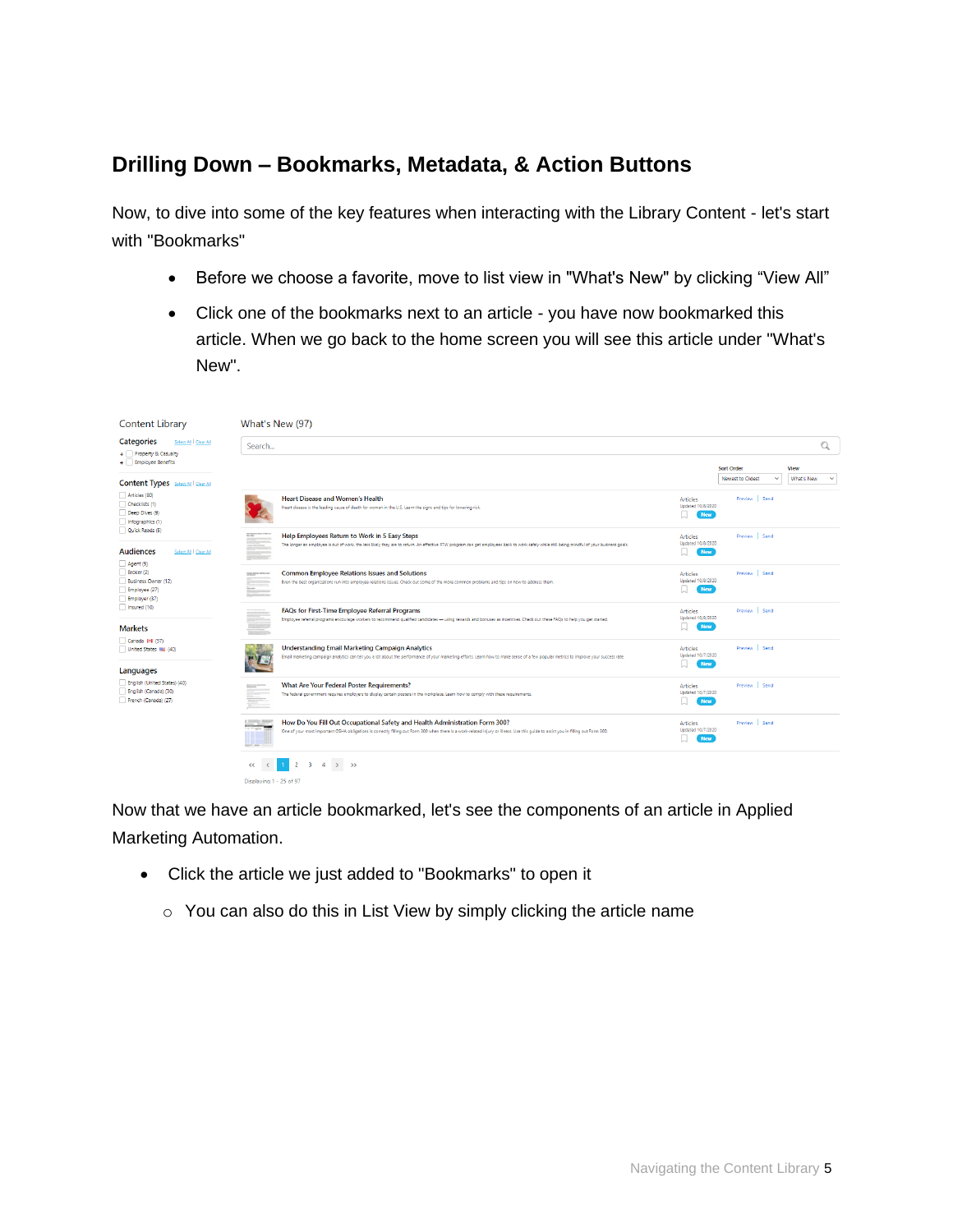#### • **Metadata**

On the left side, you'll see what we call the article's metadata. **Metadata** is a set of data that describes and gives information about other data or information such as articles and other literature. The metadata shown here includes:

- The **title** of the article
	- o Both on the left and above the article graphic
- A short **description** of what the article is about
- The **date** the article was published
	- $\circ$  This will help with picking content that is the most up to date for your insured
- **Categories** this article belongs in (i.e., Employee Benefits or P&C)
- **Keywords** or topics associated with this article and its contents
- The **content type** (i.e., article, whitepaper, table, etc)
- **Audience** (employers, employees, insureds, etc.)
- **Market** or which country this should appeal to
- **Translation** this is relevant for organizations in Canada as they can toggle between English and French.
	- o If French is not listed, the article is only available in English
- Lastly, the **Bookmarks** icon, which will be filled if this has been added as a bookmark.

|                          | Home / Content Library / What's New / Details                                                                 |                                                                                                                                                                                                                    |  |  |
|--------------------------|---------------------------------------------------------------------------------------------------------------|--------------------------------------------------------------------------------------------------------------------------------------------------------------------------------------------------------------------|--|--|
|                          | Heart Disease and Women's Health                                                                              |                                                                                                                                                                                                                    |  |  |
|                          | Heart disease is the leading cause of death for women in the U.S. Learn the signs and tips for lowering risk. | INSURANCE SOLUTION ADVISORS<br>Our Advisors, Your Solutions                                                                                                                                                        |  |  |
| Last Undated: 10/8/2020  |                                                                                                               |                                                                                                                                                                                                                    |  |  |
| Categories:              | <b>Employee Benefits</b>                                                                                      | <b>Heart Disease and Women's Health</b>                                                                                                                                                                            |  |  |
| Keywords:                | heart attack heart disease women's health cardiovascular disease<br>stroke                                    |                                                                                                                                                                                                                    |  |  |
| Type:                    | <b>Articles</b>                                                                                               |                                                                                                                                                                                                                    |  |  |
| <b>Audience:</b>         | Employee                                                                                                      |                                                                                                                                                                                                                    |  |  |
| Market                   | United States                                                                                                 |                                                                                                                                                                                                                    |  |  |
| Translations:            | <b>English (United States)</b>                                                                                |                                                                                                                                                                                                                    |  |  |
| Bookmark:                | o                                                                                                             |                                                                                                                                                                                                                    |  |  |
| <b>Branding Profile:</b> | ISA Agency Branding<br>$\sim$                                                                                 |                                                                                                                                                                                                                    |  |  |
| <b>Format:</b>           | PDF<br>$\checkmark$                                                                                           | Heart disease is the leading cause of death for women in the United States, but women                                                                                                                              |  |  |
|                          | Send<br>Download                                                                                              | often miss the signs or don't recognize the symptoms of heart disease and therefore don't<br>seek medical attention. That's because women's signs and symptoms of heart disease are<br>often different than men's. |  |  |
|                          |                                                                                                               | Understanding risk factors, taking active steps to prevent heart disease and recognizing the                                                                                                                       |  |  |
|                          |                                                                                                               | symptoms of a cardiac emergency can significantly lower women's odds of experiencing a<br>heart-related crisis.                                                                                                    |  |  |
|                          |                                                                                                               |                                                                                                                                                                                                                    |  |  |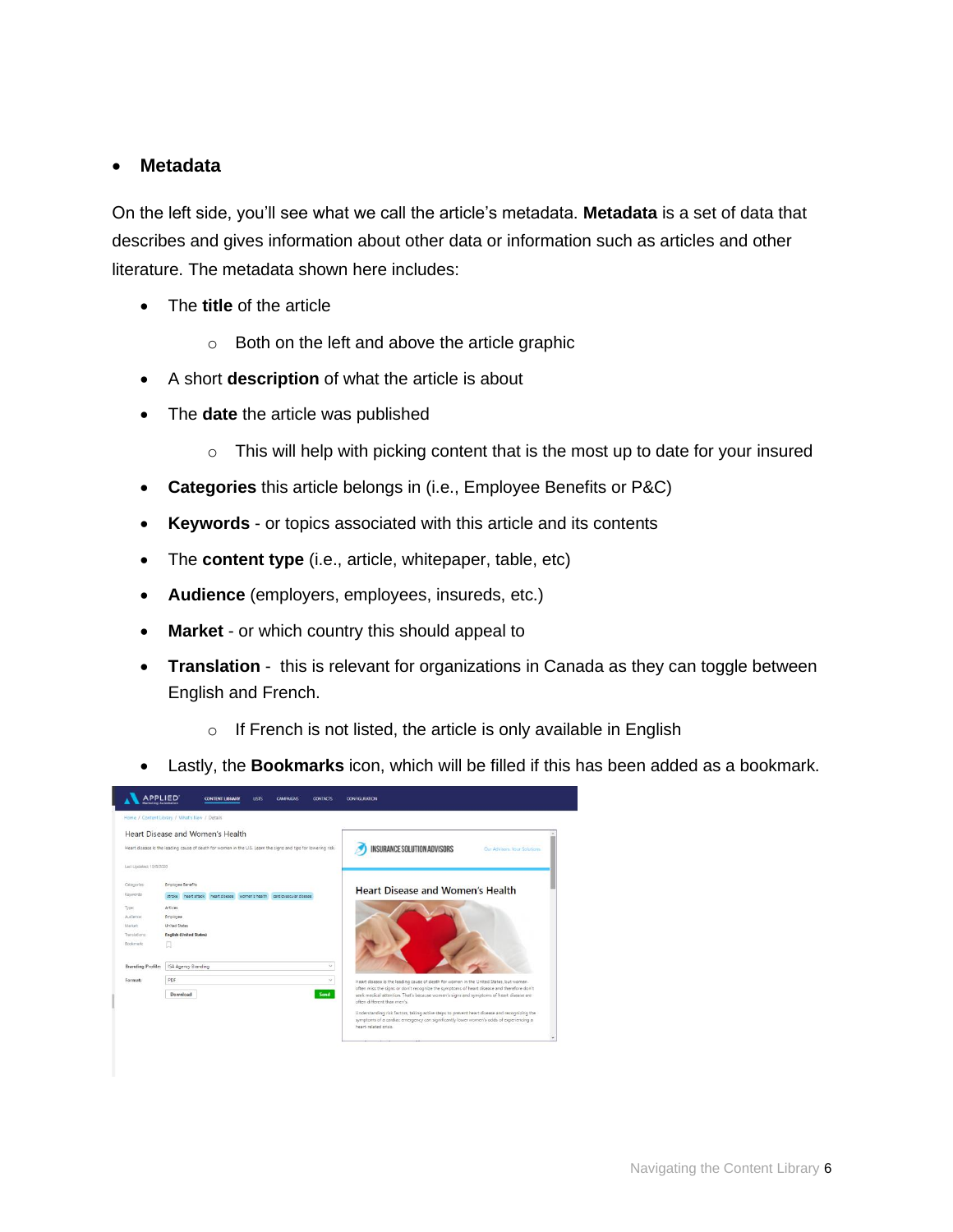# **Action Buttons**

Underneath the metadata, we see two drop-downs (Branding Profile and Format) and some action buttons (Download and Send) that lead to different actions within Applied Marketing Automation.

## • **Branding Profile (Dropdown)**

The Branding Profile dropdown allows you to set the desired branding to apply to the content item. The options displayed within this dropdown are based on what your admin has set up within Configuration and added to your User permissions.

You can change the branding profile by clicking the dropdown and selecting a different profile. This is helpful for organizations that brand based on department or producer

The content preview to the right will update to display the selected branding profile.

- o In the Content Body section, you will see the logo, agency name, and (if added to the branding profile) your organizations tag line and website appear above the content title
- $\circ$  As you scroll down, you will see the branding continue in the footer of the content showing the organization name, contact information, social media links (if configured), and any standard footer text to be included with communications you send.

#### • **Format (Dropdown)**

The Format dropdown provides options for what file types the content can be downloaded as. For most content it may only be available to download as PDF, but some documentbased content types may also be available to download in Word document format to allow for additional customization or branding.

#### • **Download (Action Button)**

Below the dropdowns, you see the Download button. Clicking the Download button from here will download the full content item as shown in the preview in the chosen format.

 $\circ$  Downloading this content is helpful for quick personal emails that may not require an Applied Epic Activity being logged or for internal agency use.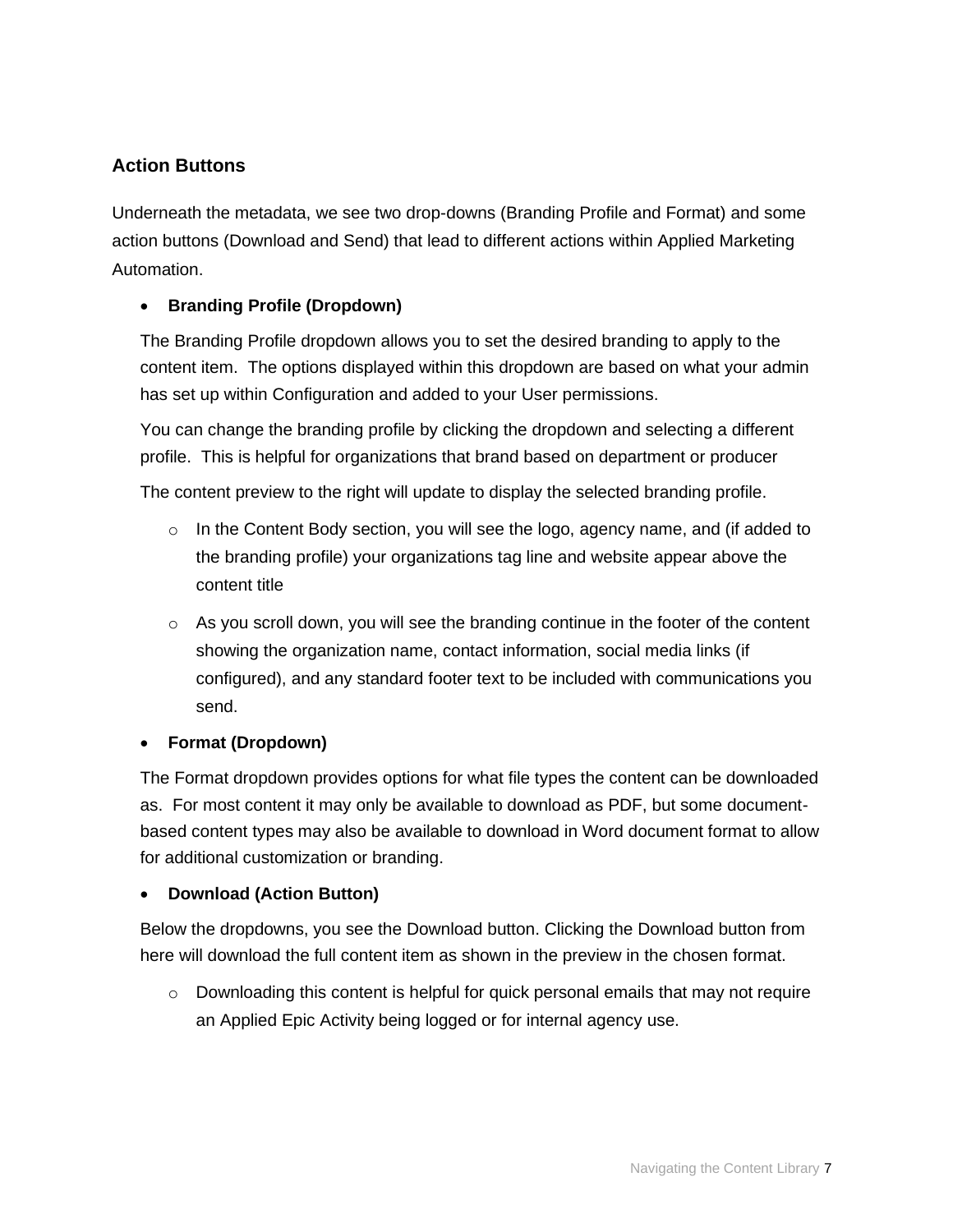## • **Send (Action Button)**

Now that we have downloaded the content, let's choose the Send feature. We can also choose to send directly from any content library view using the Send icon, but right now let's click the Send button on the Content Details page.

This is the email form - which is relatively standard, however, there are some key features to keep in mind as you send your email through Applied Marketing Automation:

- The recipient of your email in the To section must be in Applied Epic as a contact first.
	- Click the Find Contact buttons to search your Applied Epic database to find the right contact(s) you would like to send to. Once you have selected contacts, you will be returned to the email form with those contacts in the To field.

|    | <b>Find Contacts</b>                                                   |                                    |                     |                                     |                            | $\times$      |
|----|------------------------------------------------------------------------|------------------------------------|---------------------|-------------------------------------|----------------------------|---------------|
|    | Locate Epic contacts. You may select up to 10 contacts for this email. |                                    |                     |                                     |                            | $\mathbb{A}$  |
| aı | <b>Search Options</b>                                                  |                                    |                     |                                     |                            |               |
|    | Search for contacts who are internal employees                         |                                    |                     |                                     |                            |               |
|    | <b>First Name</b>                                                      | <b>Last Name</b>                   |                     | <b>Business Name</b>                |                            |               |
|    | Enter full or partial contact first name                               | melton                             |                     | Enter full or partial business name |                            |               |
|    |                                                                        |                                    |                     |                                     |                            |               |
|    | <b>Email Address</b>                                                   | <b>Account Name</b>                |                     |                                     |                            |               |
|    | Enter full or partial email address                                    | Enter full or partial account name |                     | Search                              |                            |               |
|    |                                                                        |                                    |                     |                                     |                            |               |
|    | <b>CONTACT NAME A</b>                                                  | <b>CLIENT TYPE</b>                 | <b>CONTACT TYPE</b> | <b>ACCOUNT NAME</b>                 | <b>EMAIL ADDRESS</b>       |               |
|    | Patricia Melton                                                        | Epic Insured                       | Individual          | Patricia Melton                     | mmelton@appliedsystems.com |               |
|    |                                                                        |                                    |                     |                                     |                            | $\rightarrow$ |
|    | Displaying 1 - 1 of 1                                                  |                                    |                     |                                     |                            |               |
|    | Select                                                                 |                                    |                     |                                     |                            |               |
|    |                                                                        |                                    |                     |                                     |                            |               |
|    |                                                                        |                                    |                     |                                     |                            |               |
|    | $\overline{p}$                                                         |                                    |                     |                                     |                            |               |
|    |                                                                        |                                    | 0 WORDS 3           |                                     |                            |               |
|    | Heart Disease and Women's Health                                       |                                    |                     |                                     |                            |               |
|    | <b>Preview Email</b>                                                   |                                    |                     |                                     |                            |               |
|    |                                                                        |                                    |                     |                                     |                            |               |

- The **From** as well as the **Reply-to** must be an email address in Applied Marketing Automation
	- $\circ$  Often, users will send from a producer or other member of the organizations but reply to a universal mailbox that is checked regularly (ex: [info@appliedsystems.com\)](mailto:info@appliedsystems.com)
- The **Branding Profile** is the same feature as when we clicked the Branding Profile dropdown earlier.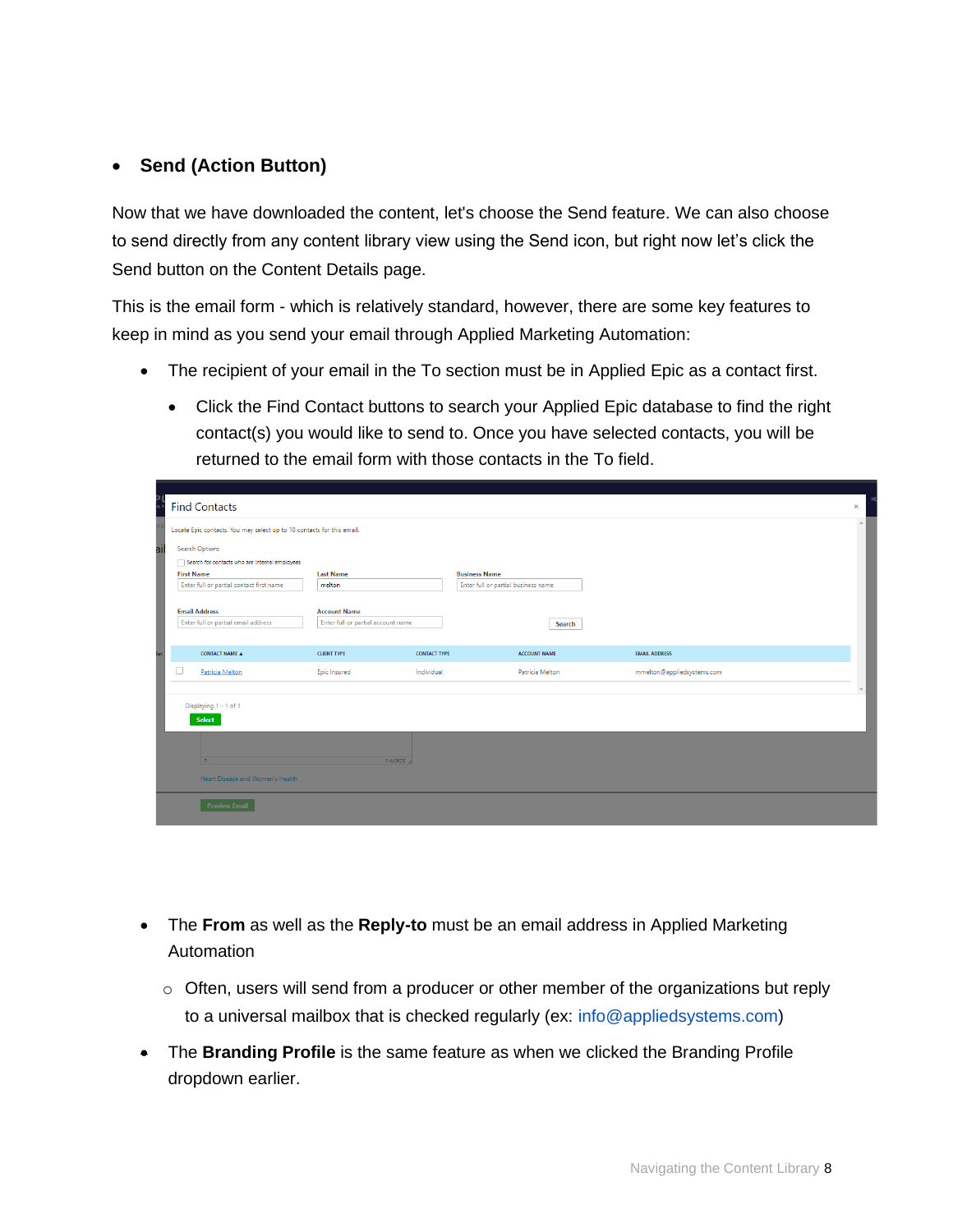- The **Subject line** must be filled in, but it is customizable so you can put anything you'd like!
	- o For tips on Subject Line best practices, check out our helpful Subject Line Best Practices doc in our Applied Marketing Automation Hub.
- **Email Body** is where you can add additional notes or a lead into the content to personalize it a little more to the recipient

| <b>APPLIED</b><br><b>Arketing Automation</b>               | <b>CONTENT LIBRARY</b>                             | <b>LISTS</b>             | <b>CAMPAIGNS</b> | <b>CONTACTS</b> | <b>CONFIGURATION</b>             |                             |
|------------------------------------------------------------|----------------------------------------------------|--------------------------|------------------|-----------------|----------------------------------|-----------------------------|
| Home / Content Library / What's New / Details / Send Email |                                                    |                          |                  |                 |                                  |                             |
| <b>Send Email</b>                                          |                                                    |                          |                  |                 |                                  |                             |
| To: $*$                                                    |                                                    |                          |                  | $\checkmark$    | $\alpha$<br><b>Find Contacts</b> |                             |
| From: *                                                    | Marketing@acs-test-ci.net                          |                          |                  | $\check{~}$     |                                  |                             |
| Reply To: *                                                | Marketing@acs-test-ci.net                          |                          |                  | $\check{~}$     |                                  |                             |
| Subject: *                                                 |                                                    |                          |                  |                 |                                  |                             |
| <b>Branding Profile:</b> *                                 | <b>ISA Agency Branding</b>                         |                          |                  | $\checkmark$    |                                  |                             |
| Email Body: *                                              | в<br>$\boldsymbol{I}$<br>Paragraph<br>$\checkmark$ | $\underline{\mathsf{u}}$ | ■ 事項 ■           |                 | <b>Insert Merge Variable</b>     | <b>Test Merge Variables</b> |
|                                                            |                                                    |                          |                  |                 |                                  |                             |
|                                                            |                                                    |                          |                  |                 |                                  |                             |
|                                                            |                                                    |                          |                  |                 |                                  |                             |
|                                                            | p                                                  |                          |                  | 0 WORDS 3       |                                  |                             |
| Link:                                                      | Heart Disease and Women's Health                   |                          |                  |                 |                                  |                             |
|                                                            | <b>Preview Email</b>                               |                          |                  |                 |                                  |                             |



• Once all of this is filled out you can preview the email to see exactly what will be sent to your contact(s). From the preview, once you press "Send" there will be an email confirmation letting you know this content has been sent to your recipient.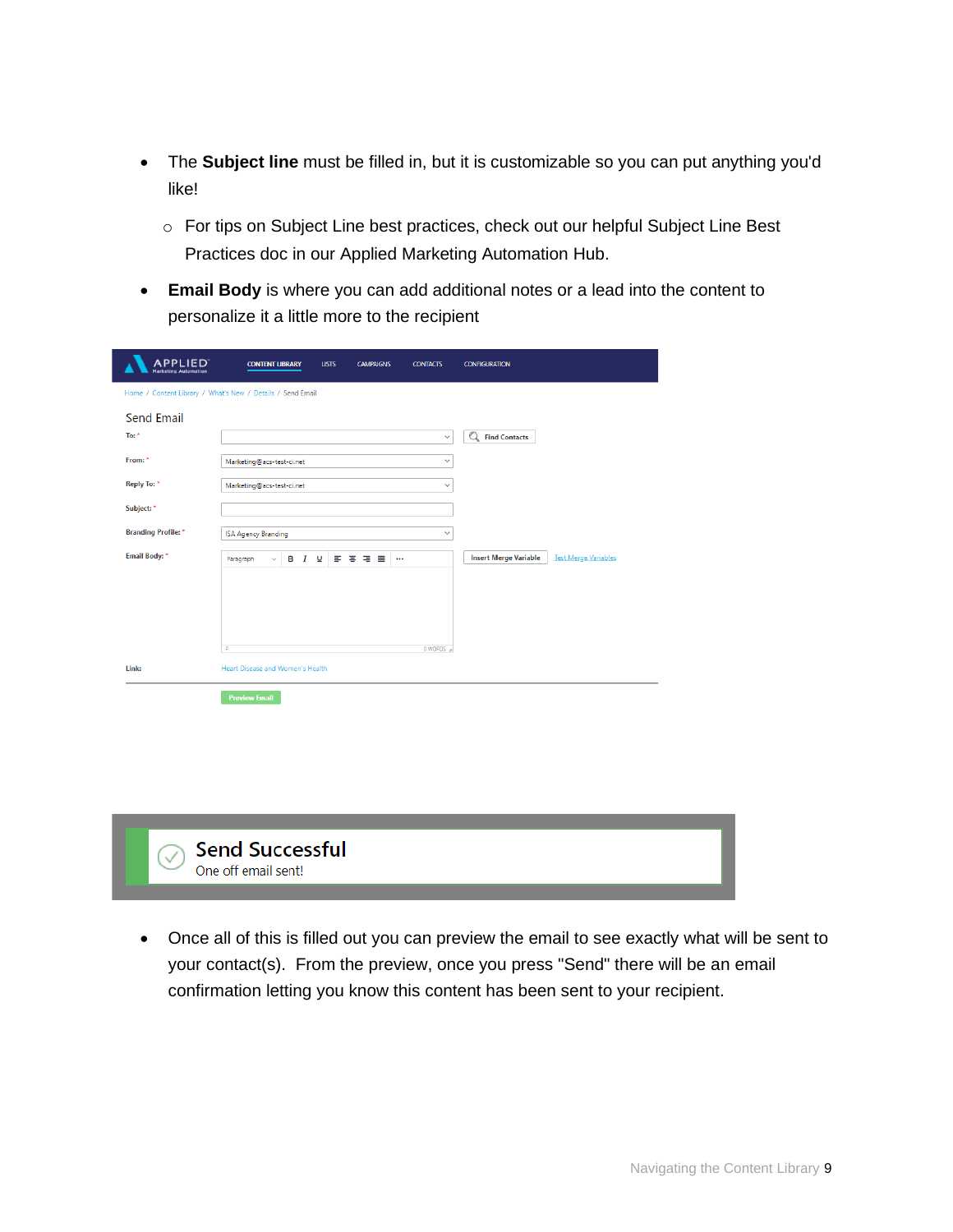After the email is sent an Activity is created in Applied Epic. To see this Activity, let's go to Applied Epic:

- 1. Access Applied Epic
- 2. Locate the Account
- 3. Click "Activities"
- 4. Click "Closed Activities"
	- o Note: If you have customized your Activity configuration to leave these Open by default you will find them under Open Activities
- 5. From here you can see who sent the email, a note that links to the email that was sent, and that the Activity is automatically closed.